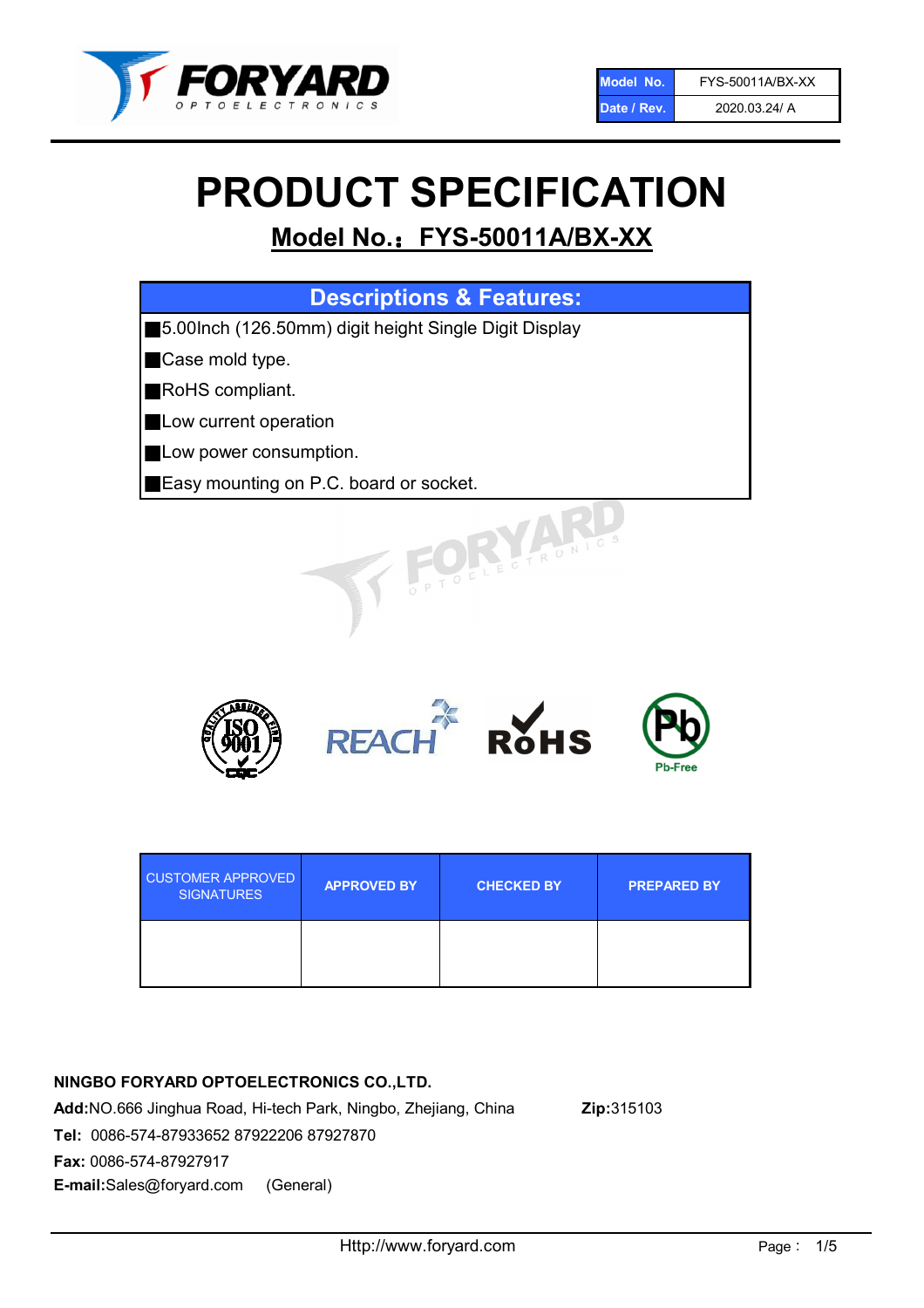

| Model No.   | FYS-50011A/BX-XX |
|-------------|------------------|
| Date / Rev. | 2020.03.24/ A    |

# Model No.: FYS-50011A/BX-XX

# ■ -XX: REF Surface / Epoxy color

| <b>Color</b><br><b>Number</b> |               |                            |               |             |
|-------------------------------|---------------|----------------------------|---------------|-------------|
| <b>REF Surface Color</b>      | $\cap$ White  | $\circ$ Black $\circ$ Gray | $\circ$ Red   | IO Green    |
| <b>Epoxy Color</b>            | ○ Water Clear | $\circ$ White $\circ$ Red  | $\circ$ Green | $IO$ Yellow |

### ■ Mechanical Dimensions



#### Notes:

- 1. All pins are Φ0.80[.031]mm
- 2. Dimension in millimeter [inch], tolerance is ±0.25 [.010] and angle is ±1° unless otherwise noted.
- 3. Bending≤Length\*1%.
- 4.The specifications,characteristics and technical data described in the datasheet are subject to change without prior notice.
- 5.The drawing is different from the actual one, please refer to the sample.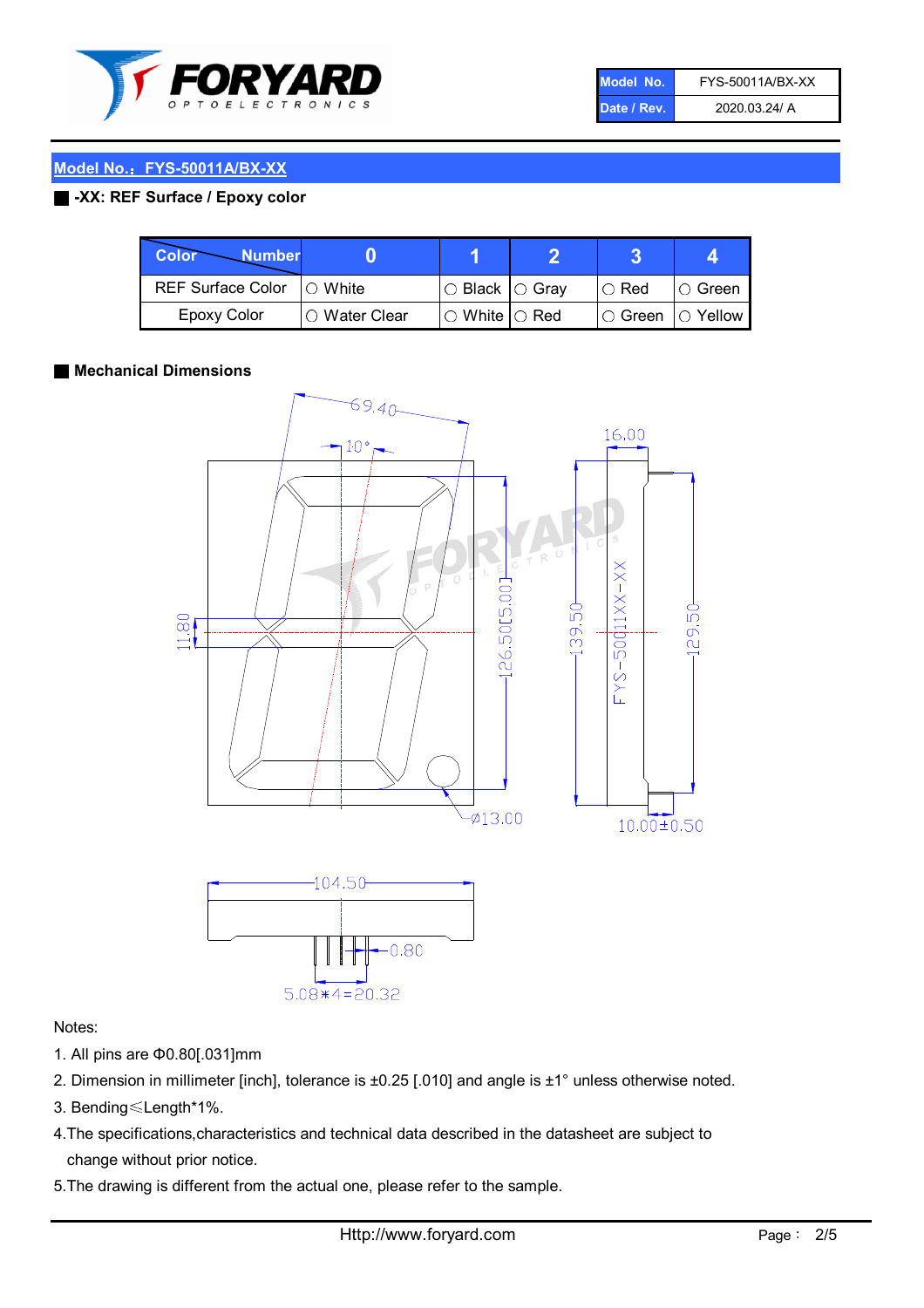

| Model No.   | FYS-50011A/BX-XX |
|-------------|------------------|
| Date / Rev. | 2020.03.24/ A    |

# Model No.: FYS-50011A/BX-XX

■ All Light On Segments Feature & Pin Position

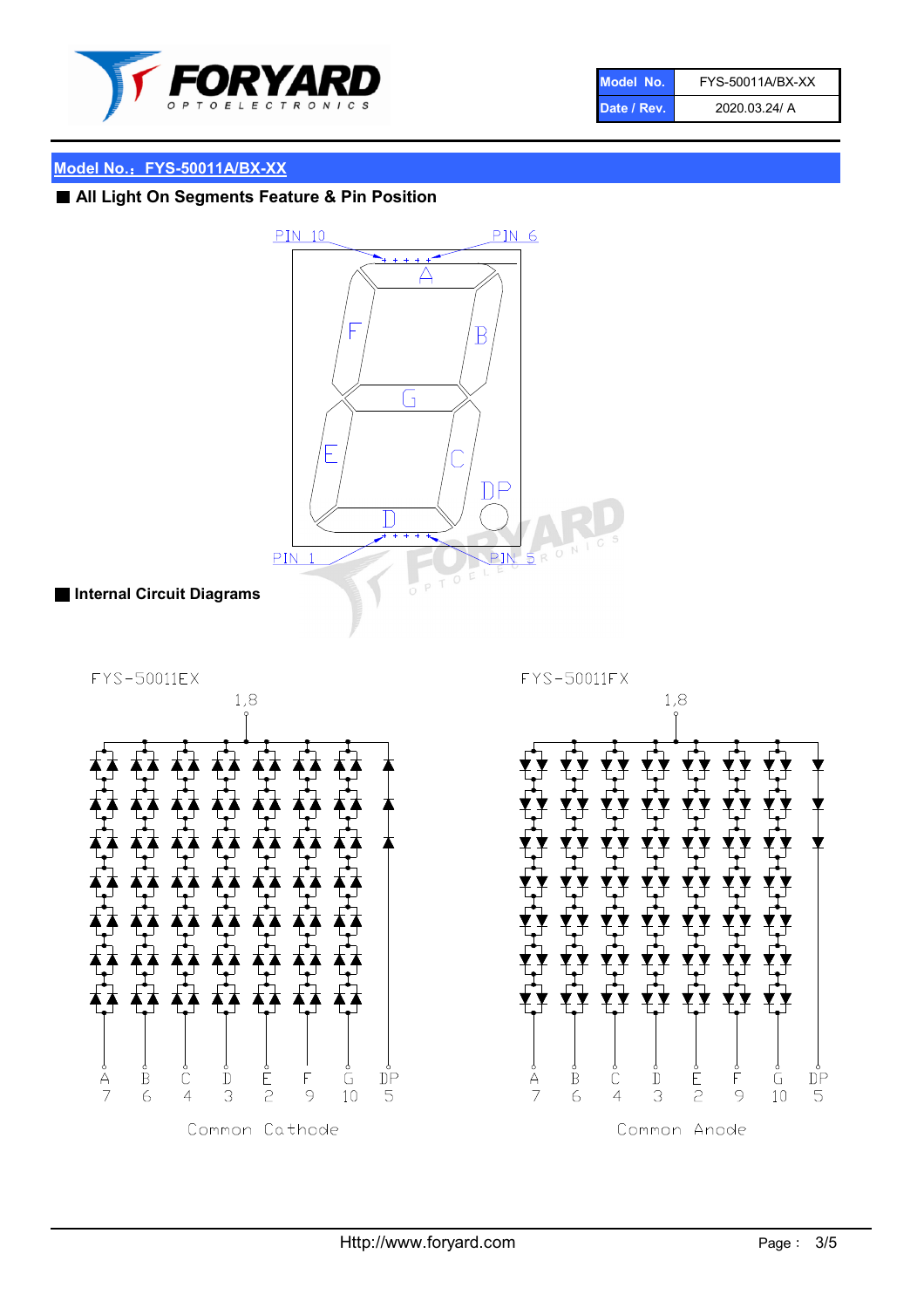

| Model No.   | FYS-50011A/BX-XX |
|-------------|------------------|
| Date / Rev. | 2020.03.24/ A    |

(Ta=25℃)

# Model No.: FYS-50011A/BX-XX

|  | Absolute maximum ratings |  |
|--|--------------------------|--|
|  |                          |  |

| <b>psolute maximum ratings</b> |               |                       |            |            | (Ta=25℃)     |
|--------------------------------|---------------|-----------------------|------------|------------|--------------|
| <b>Parameter</b>               |               | <b>Value</b>          |            |            |              |
|                                | <b>Symbol</b> | <b>Test Condition</b> | <b>Min</b> | <b>Max</b> | <b>Unit</b>  |
| Reverse Voltage                | VR            | $IR = 30$             | 5          |            | V            |
| <b>Forward Current</b>         | IF            |                       |            | 30         | mA           |
| Power Dissipation              | Pd            |                       |            | 100        | mW           |
| <b>Pulse Current</b>           | Ipeak         | Duty=0.1mS,1KHz       |            | 150        | mA           |
| <b>Operating Temperature</b>   | Topr          |                       | $-40$      | $+85$      | $^{\circ}$ C |
| Storage Temperature            | Tstr          |                       | -40        | $+85$      | $^{\circ}$ C |

## ■ Electrical-Optical Characteristics

#### ● Color Code & Chip Characteristics:(Test Condition:IF=10mA)

Typ Max S | Hi $\textsf{Red}$  | AlGaInP | 660nm LE 20nm | 2.00 | 2.50 D | Super Red | AIGaAs/DH | 650nm | 20nm | 2.00 | 2.50 E | Orange | GaAsP | 625nm | 35nm | 2.00 | 2.50 A | Amber | GaAsP | 610nm | 35nm | 2.00 | 2.50 Y | Yellow | GaAsP | 590nm | 35nm | 2.00 | 2.50 G Yellow Green AIGaInP | 570nm | 10nm | 2.00 | 2.50 3.00 3.80 3.00 3.80 W | White | InGaN/GaN | X=0.29,Y=0.30 |CCT:9500K| 3.00 | 3.80 UHR Ultra Hi Red | AlGaInP | 640nm | 20nm | 2.00 | 2.50 UR | Ultra Red | AlGaInP | 635nm | 20nm | 2.00 | 2.50 UE Ultra Orange | AIGaInP | 625nm | 20nm | 2.00 | 2.50 UA Ultra Amber | AIGaInP | 610nm | 20nm | 2.00 | 2.50  $UV$  Ultra Yellow  $\vert$  AlGaInP  $\vert$  590nm  $\vert$  20nm  $\vert$  2.00  $\vert$  2.50  $\text{UG}$  Ultra Yellow Green | AIGaInP | 570nm | 30nm | 2.00 | 2.50 PG Pure Green | InGaN | 520nm | 36nm | 3.00 | 3.80 30nm 3.00 3.80 30nm 3.00 3.80 UW |Ultra White | InGaN/GaN | X=0.29,Y=0.30 |CCT:9500K| 3.00 | 3.80 10~20 Standard brightness Forward Voltage(VF) Unit:V 15~30 10~20 10~20 625nm GaAsP 590nm **Emitting Color Dice Material** 10~21 610nm Luminous **Intensity** (Iv) Unit:mcd AlGainP 660nm GaAsP GaAsP AlGaAs/DH **Spectral** Line halfwidth (∆λ1/2) Peak Wave Length $(\lambda_{\rm P})$ UB 460nm 635nm AlGaInP AlGaInP AlGaInP InGaN/GaN AlGaInP | 570nm | 10nm | 2.00 | 2.50 | 10~20 30~105 30~135 460nm 520nm Ultra brightness **AlGaInP** AlGaInP 60nm AlGaInP 640nm Segment-to-Segment Luminous Intensity ratio(Iv-M) 1.5:1 610nm 9~20(mw) 350~450 470nm 120~180 120~180 Ultra Blue InGaN/GaN InGaN/GaN 9~20(mw) 20~50 280~600 570nm | 30nm | 2.00 | 2.50 | 20~60 470nm 590nm InGaN/GaN B Blue I InGaN 40~85 60~120~180 40~70

### Note:

1.Luminous Intensity is based on the Foryard standards.

2.Pay attention about static for InGaN